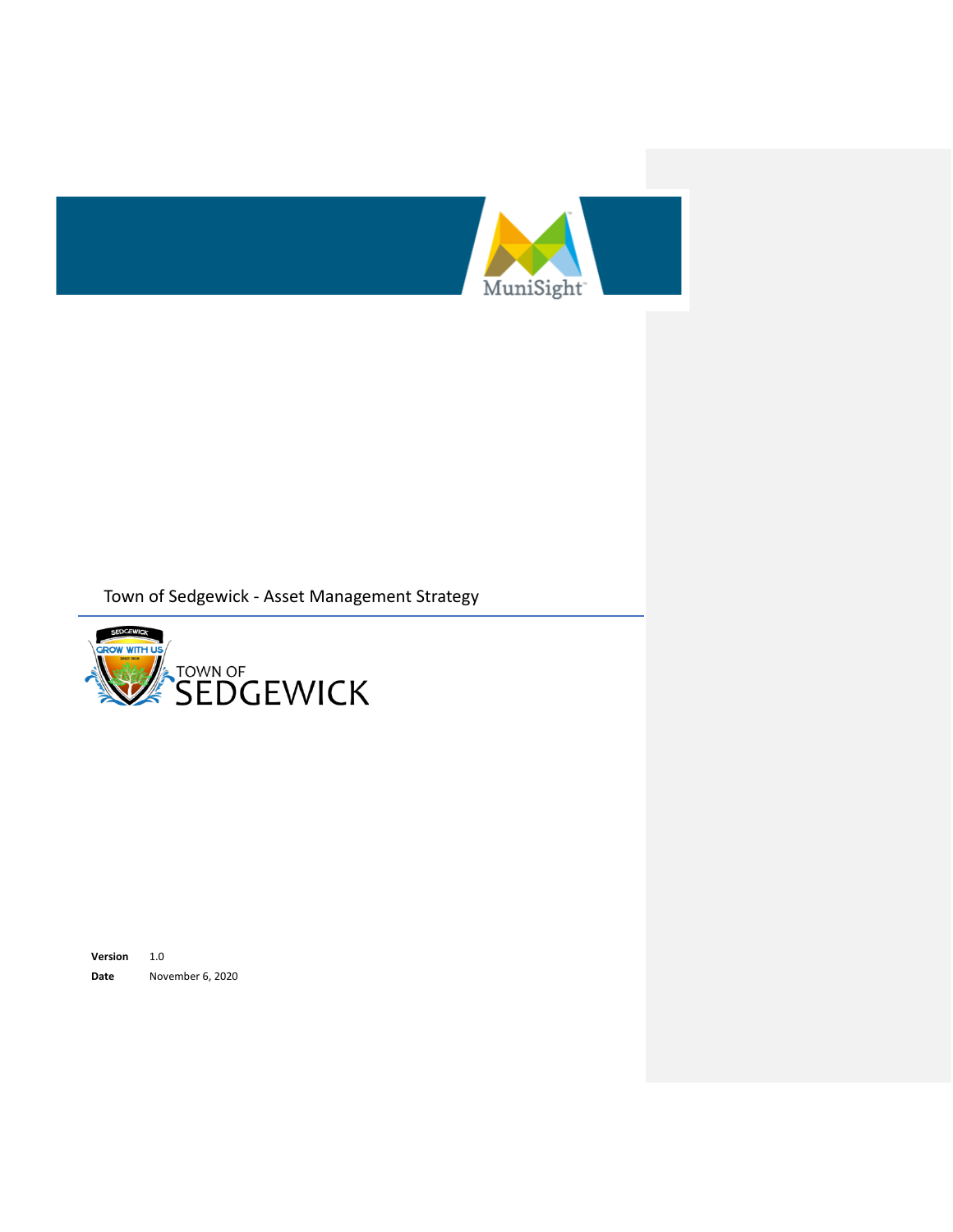

| <b>CONTENTS</b> |
|-----------------|
|                 |
|                 |
|                 |
|                 |
|                 |
|                 |
|                 |
|                 |
|                 |
|                 |
|                 |
|                 |
|                 |
|                 |
|                 |
|                 |
|                 |
|                 |
|                 |
|                 |
|                 |
|                 |
|                 |
|                 |
|                 |
|                 |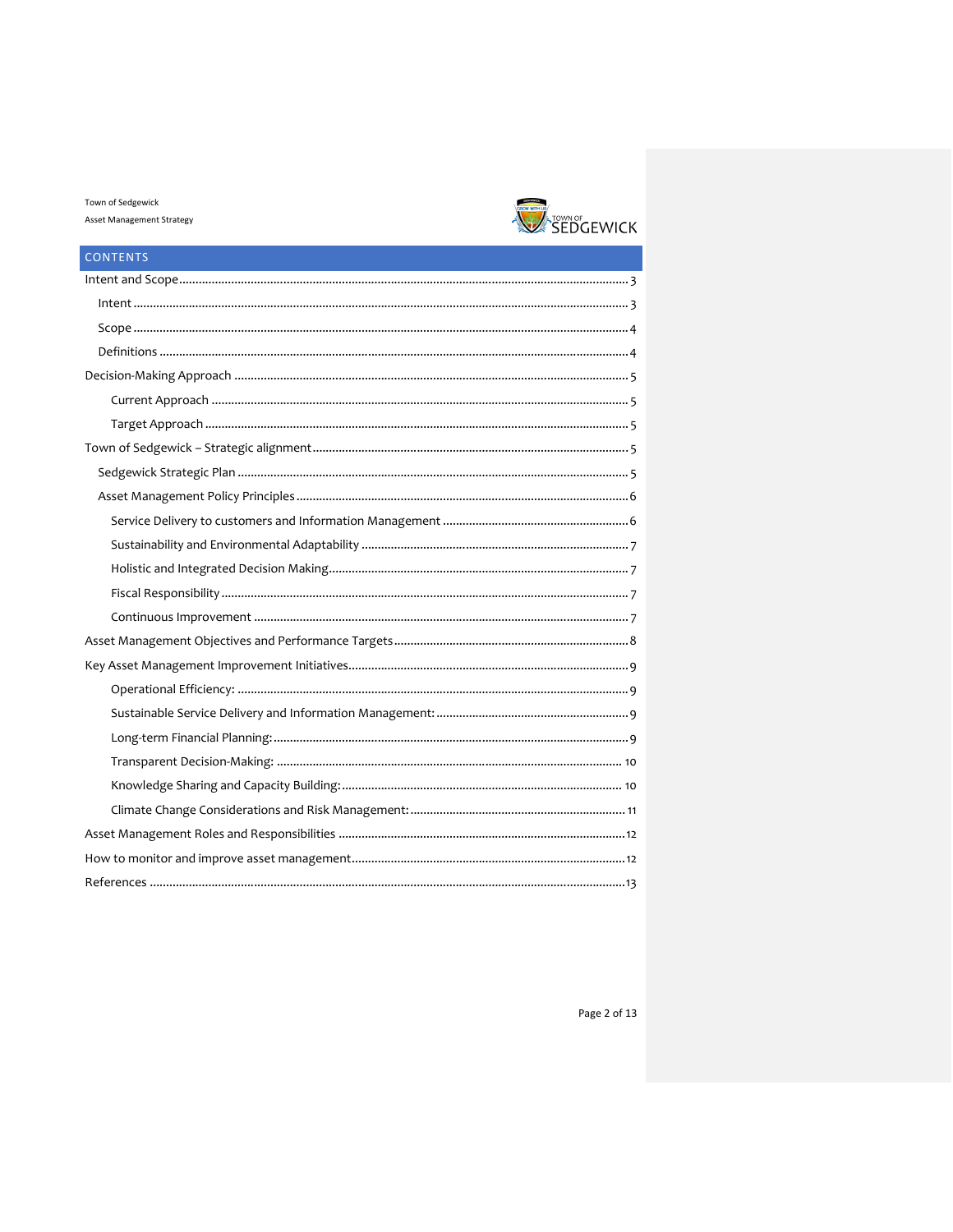## <span id="page-2-0"></span>INTENT AND SCOPE

#### <span id="page-2-1"></span>INTENT

The intent of this Asset Management (AM) Strategy is to develop asset management strategic objectives for the Town of Sedgewick which can be used to determine an overall asset management framework. These asset management strategic objectives will be determined by utilizing the overall strategic objectives of the municipality, relevant community states, and key principles from the AM Policy. Asset management initiatives will be determined using the determined asset management strategic objectives. These initiatives will lay out the path forward for asset management of the medium to long term. Figure 1 represents the relationship, i.e. "line of sight", between a communities vision, mission, and values all the way to the operational activites outlined in the Asset Management Plan(s). The "line of sight" refers to the idea that through the implementation of the Asset Management Policy, Strategy, and Plan an approver or stakeholder can see how each indvidual action item relates back to the mission and values of a community. Understanding the relationship between the needs of the community and the purpose/deliverables of asset management documents is critical for organizational integration and for community and council buy-in.



Figure 1 Asset Management Line of Sight, based on FCM recommendations (Federation of Canadian Municipalities, 2018)

Page 3 of 13

**EXATOWA OF**<br>SEDGEWICK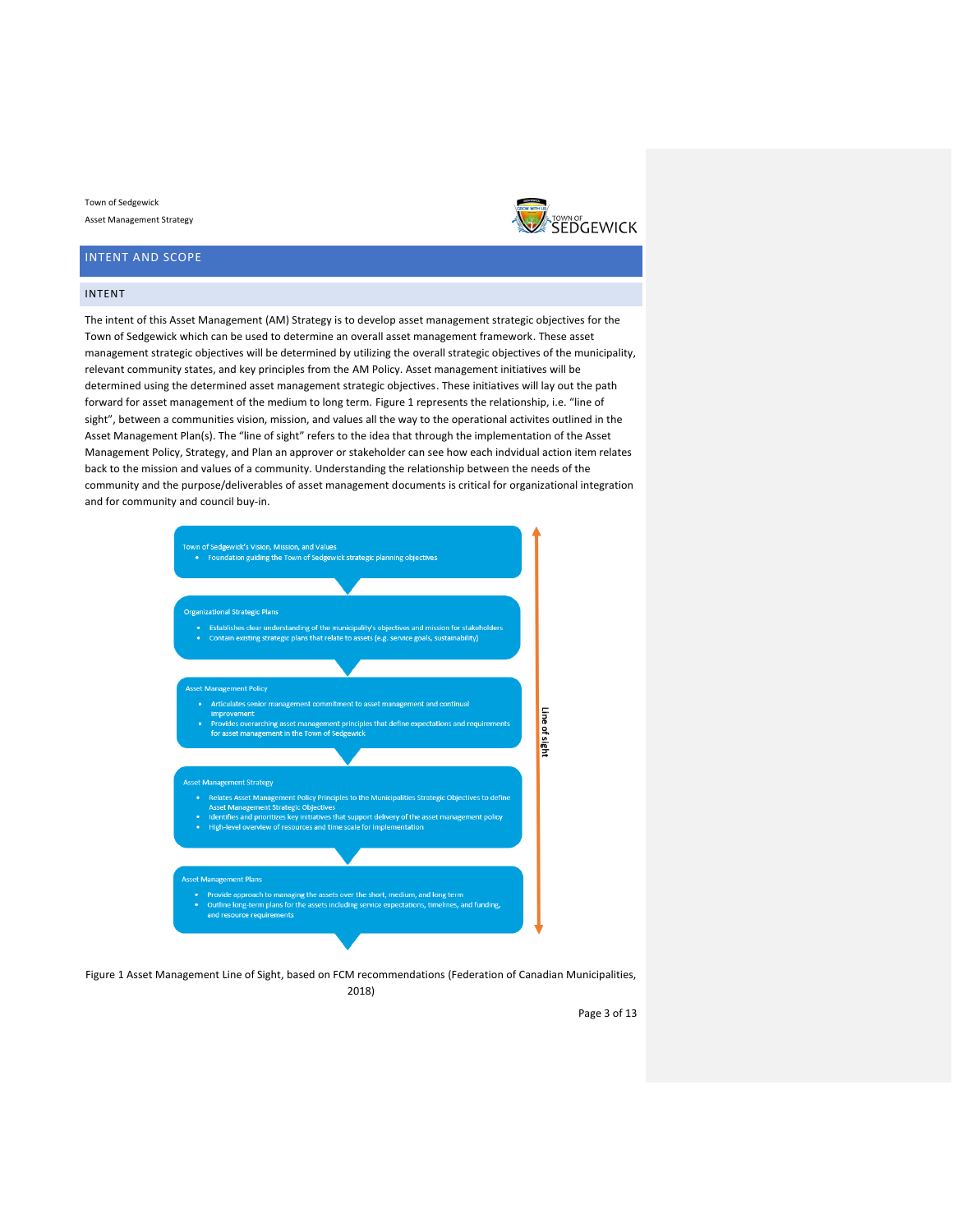

The *Asset Management Policy* provides overarching principles that will be used to guide decision-making processes to deliver services to the community. It signifies Council and senior management's commitment to the development and continuous improvement of asset management practices. Through the principles laid out in the policy, the framework for funding and financing asset acquisitions, operations, maintenance, renewal, and disposal can be implemented through the Asset Management Strategy and Asset Management Plan(s).

The *Asset Management Strategy* builds off the Asset Management Policy and the communities' strategic goals and objectives to identify strategies to improve asset management practices and achieve overarching asset management objectives. It provides an overview of the current decision-making processes, assets, and funding sources for a municipality.

This document will provide strategic objectives and relevant initiatives to achieve the overarching objectives of the municipality and is guided by the Asset Management Policy principles.

## <span id="page-3-0"></span>SCOPE

The Town of Sedgewick manages a variety of assets for the delivery of services to its ratepayers. This Asset Management Strategy applies to the assets owned by the municipality. Including assets that are owned by the municipality and managed or co-managed by others.

## <span id="page-3-1"></span>DEFINITIONS

Asset: a physical component of a system that has value, enables services to be provided, and has an economic life of greater than 12 months.

Asset Management: the process of making decisions about the use and care of assets to deliver services in a way that considers current and future needs, manages risks and opportunities and makes the best use of resources.

Asset Replacement Forecast: an overview of all assets with their attributes, replacement costs, and timing of the replacement based on their theoretical useful life.

GIS: Geographic Information System designed to capture, store, manipulate, analyze, manage, and present all types of spatial data.

Level of Service: the defined standard for the provision of particular service. The levels are defined with consideration of quality, quantity, reliability, responsiveness, environmental acceptability, regulatory requirements, and life-cycle costs.

Life-cycle cost: the cost of designing, building, operating, maintaining, and disposing of an asset to deliver the defined level of service.

Long-term Capital Plan: a multi-year plan that identifies the capital infrastructure projects and their cost to address the current and future service objectives.

Long-term Financial Plan: a plan that documents the process of aligning financial capacity with long-term service objectives.

Long-term Operation Plan: a multi-year plan that identifies the cost of operating and maintaining assets to address the current and future service objectives.

Page 4 of 13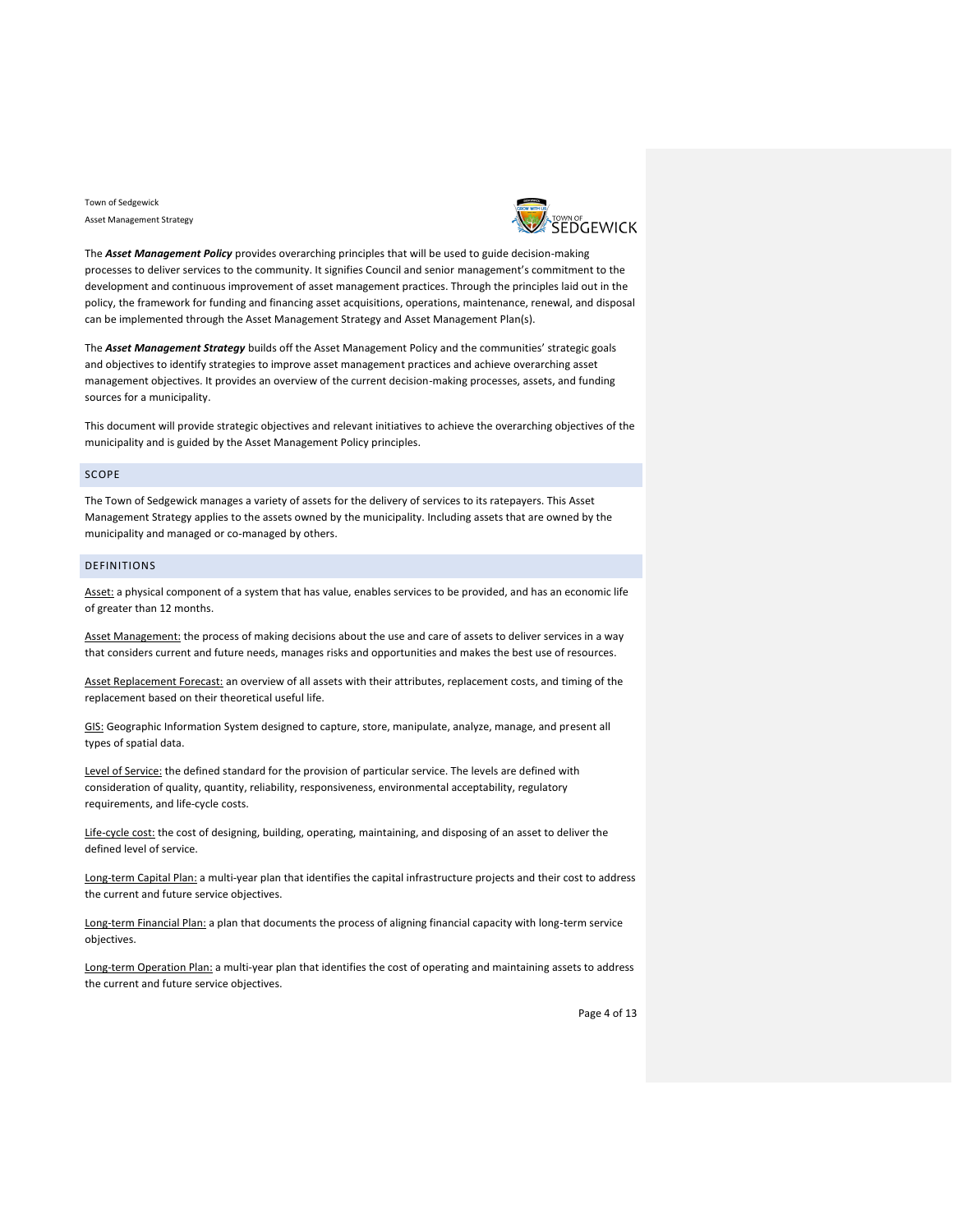

Maintenance Management: administrative, financial, and technical framework for assessing and planning maintenance operations on a scheduled basis.

Risk: events or occurrences that negatively impact the ability to deliver the defined levels of service.

## <span id="page-4-1"></span><span id="page-4-0"></span>DECISION-MAKING APPROACH

#### CURRENT APPROACH

The Town of Sedgewick's current approach to asset management decision-making is largely re-active. At times asset failures are re-acted to, rather than pro-actively planned and prioritized. Currently there is a 5 year capital plan, but the municipality would like to increase this to 10 years. There are currently no known major service gaps and the municipality has been actively replacing infrastructure as laid out in the 2018 Strategic Plan (Town of Sedgewick, 2018). Going forward, there is a focus on updating fleet equipment, renewing Sewer infrastructure, and replacing water treatment plant filters. Some asset condition information has been determined through infrastructure assessments performed by engineering firms. Inspections have been performed on certain assets throughout the municipality, but the records are incomplete. The degree to which different municipal departments centralize asset information, coordinate inspections, and understand impact on levels of service varies.

#### <span id="page-4-2"></span>TARGET APPROACH

The Town of Sedgewick's targeted approach to asset management decision making will incorporate the following principles:

- Transparency and accountability with defined levels of service and asset service performance
- Consider changing demographics and economic climates by incorporating strategic risks assessments
- Integrate appropriate business units, functions, and departments for multi-disciplinary input and buyin
- Triple bottom line approach of socio-cultural, environmental, and economic outcomes
- Consider long-term financial sustainability through understanding full life-cycle costs

The Town of Sedgewick will use the AM Strategy and AM Plan(s) in order to prioritize asset maintenance/renewal strategies, understand full life-cycle costs, and more accurately forecast asset renewals over the long term. Incorporating the asset management decision-making process into financial planning will enable Sedgewick to more accurately predict financial requirements over the long-term. Capital plans and budgeting processes will utilize the AM Plan(s) to ensure long-term financial stability and service delivery to stakeholders.

## <span id="page-4-3"></span>TOWN OF SEDGEWICK – STRATEGIC ALIGNMENT

This document was developed utilizing the Town of Sedgewick's 2018 Strategic Plan (Town of Sedgewick, 2018), Town of Sedgewick's Asset Management Policy, and recommendations from the Federation of Canadian Municipalities (Federation of Canadian Municipalities, 2018).

#### <span id="page-4-4"></span>SEDGEWICK STRATEGIC PLAN

In 2018, the Town of Sedgewick approved a strategic plan for the election cycle 2017 to 2021 election cycle. This document outlines the Community Profile, Vision and Mission Statements, Keys to Success, and the six key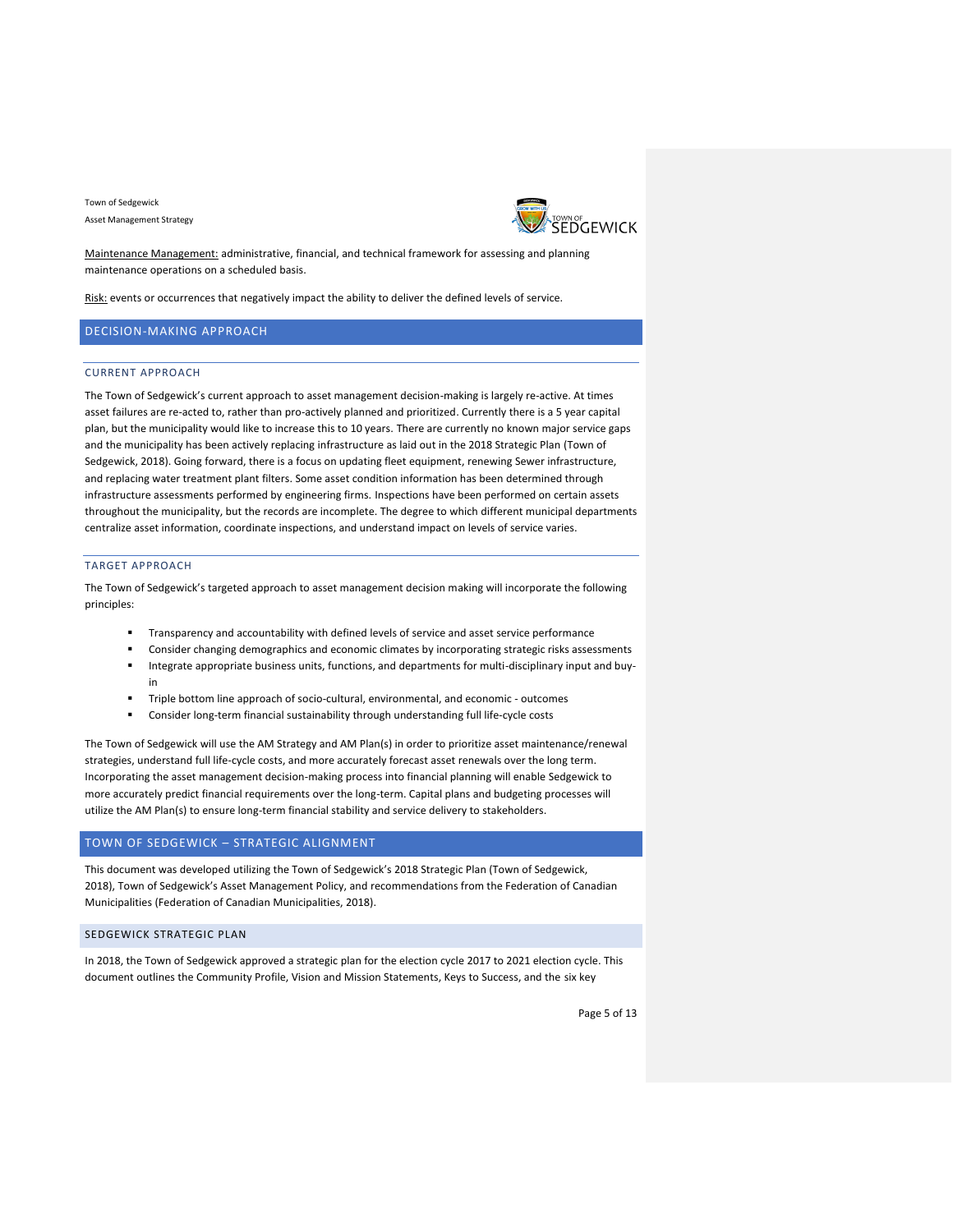

strategic objectives for the municipality. Sedgewick's strategic plan supports the importance of developing standardized and robust asset management processes. In the strategic plan, three of the six strategic objectives relate directly to the asset management decision making processes. These objectives, in the order listed in the strategic plan, as are follows:

- 1. Sewer/Water Infrastructure Replacement
- 2. Main Street Revitalization
- 3. Subdivision Phase I

The Mission Statement and Vision Statement for the municipality focus on preserving and enhancing quality of life within the municipality. Council adopted six Keys to Success in order to achieve the goals of these statements. The Keys to Success are as follows:

- *Advocating - for the quality of life of our residents*
- *Connecting - with neighbours when opportunity exists to improve quality of life*
- *Delivering - a fiscally responsible level of service that ensures quality of life*
- *Enabling - the volunteer sector in making contributions to our quality of life*
- *Inviting - others to share in our quality of life*
- *Growing - as a community so future generations can enjoy a similar quality of life*

Many of these "Keys to Success" are directly supported through asset management initiatives, especially "*Delivering a fiscally responsible level of service that ensure quality of life"*. This requires developing and maintaining infrastructure within the Town, effectively communicating with stakeholders, and engaging in effective long-term planning. Asset management accomplishes these tasks through developing infrastructure asset registers, understanding asset conditions, full life cycle costs, strategic risks, and defined levels of service.

## <span id="page-5-0"></span>ASSET MANAGEMENT POLICY PRINCIPLES

The Town of Sedgewick's AM Policy outlines over-arching principles for asset management and defines the roles and responsibilities for implementation. These principles are broken down into five categories, which are listed below.

## <span id="page-5-1"></span>SERVICE DELIVERY TO CUSTOMERS AND INFORMATION MANAGEMENT

- a) The Town of Sedgewick shall define levels of service in order to meet needs of community and relevant regulatory requirements. These levels of service shall take into consideration the quality of life, minimizing long term costs and balancing risks and opportunities.
- b) Sedgewick shall deliver defined levels of service to its stakeholders by managing infrastructure assets efficiently and effectively.
- c) The Town of Sedgewick shall be transparent with the defined levels of service and service performances of their infrastructure assets and through this will be accountable to the community.
- d) Town of Sedgewick shall ensure levels of service are compliant with community needs and councils' strategic objectives and relevant regulatory requirements. The municipality shall also monitor and periodically review the defined levels of service.
- e) Town of Sedgewick shall comply with all relevant legislative, statutory and regulatory requirements.
- f) Sedgewick shall develop and maintain asset inventories for all infrastructure assets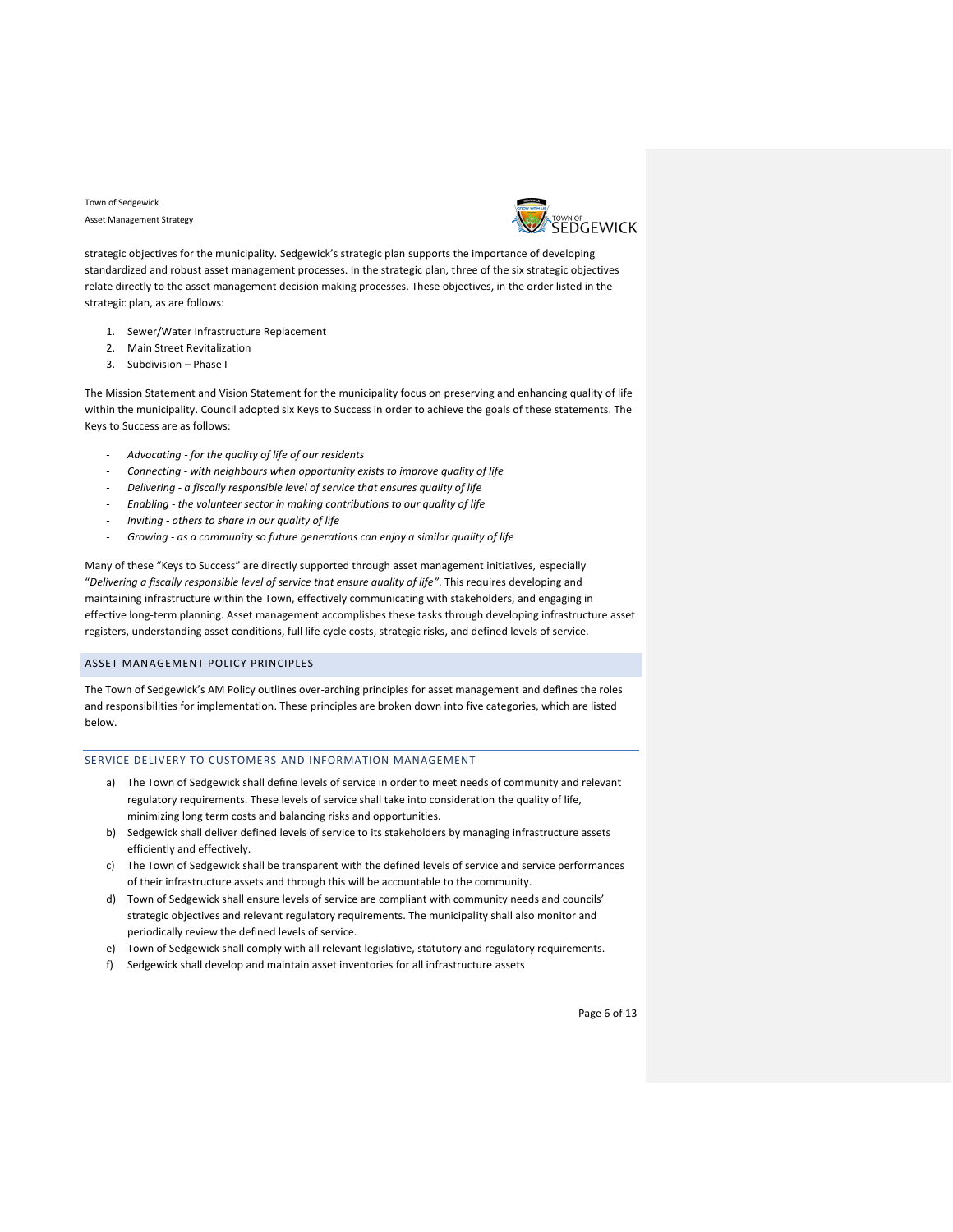

### <span id="page-6-0"></span>SUSTAINABILITY AND ENVIRONMENTAL ADAPTABILITY

- a) Sedgewick shall develop business cases which consider the risks and long-term costs in delivering defined levels of service for infrastructure investments.
- b) The Town of Sedgewick's infrastructure investments shall consider current and future service needs by incorporating strategic risk into the asset management decision making process.
- c) Decision making shall incorporate a triple bottom line approach, considering the socio-cultural, environmental and economic outcomes.
- d) The Town of Sedgewick shall consider potential climate change effects, and how the increased frequency and intensity of climatic events may directly affect the delivery of appropriate levels of service. The Municipality shall, where appropriate, adopt a proactive approach to reduce the potential impacts of climate change.

### <span id="page-6-1"></span>HOLISTIC AND INTEGRATED DECISION MAKING

- a) The Town of Sedgewick shall use the asset management decision making process to build strong working relationships and receive maximum value from infrastructure investments by coordinating business units, departments, and municipal function's effectively.
	- i) These departments and functions include planning, engineering, operations and maintenance, finance and other strategic and long-term community planning and budgetary functions.

#### <span id="page-6-2"></span>FISCAL RESPONSIBILITY

- a) The Town of Sedgewick will consider investment needs, funding requirements, and revenue projections in order to develop and maintain a long-term financial plan which will be focused on long-term financial sustainability.
- b) Sedgewick's infrastructure investment shall promote social and inter-generational equity and consider the financial impact on current and future generations.
- c) The Town of Sedgewick shall implement processes to ensure investment needs are addressed efficiently and effectively.
- d) The decision to build, renew and/or replace an asset shall balance risks and meeting the defined levels of service while minimizing the long-term cost of asset ownership.
- e) The Town of Sedgewick shall implement efficient maintenance strategies that are designed to sustain defined levels of service and mitigate asset risk while maximizing asset value.
- f) The Town of Sedgewick shall comply with all the regulatory and statutory financial tracking and reporting requirements.

#### <span id="page-6-3"></span>CONTINUOUS IMPROVEMENT

- a) Town of Sedgewick shall monitor and periodically re-assess the asset management processes and measure their applicability and effectiveness in achieving the municipalities strategic objectives. Throughout this review, changes shall be made where applicable.
- b) Town of Sedgewick shall seek continuous improvement of the asset management processes with a focus on incorporating innovative tools, techniques and solutions to promote the long-term efficiency and effectiveness in service delivery and asset management decision making.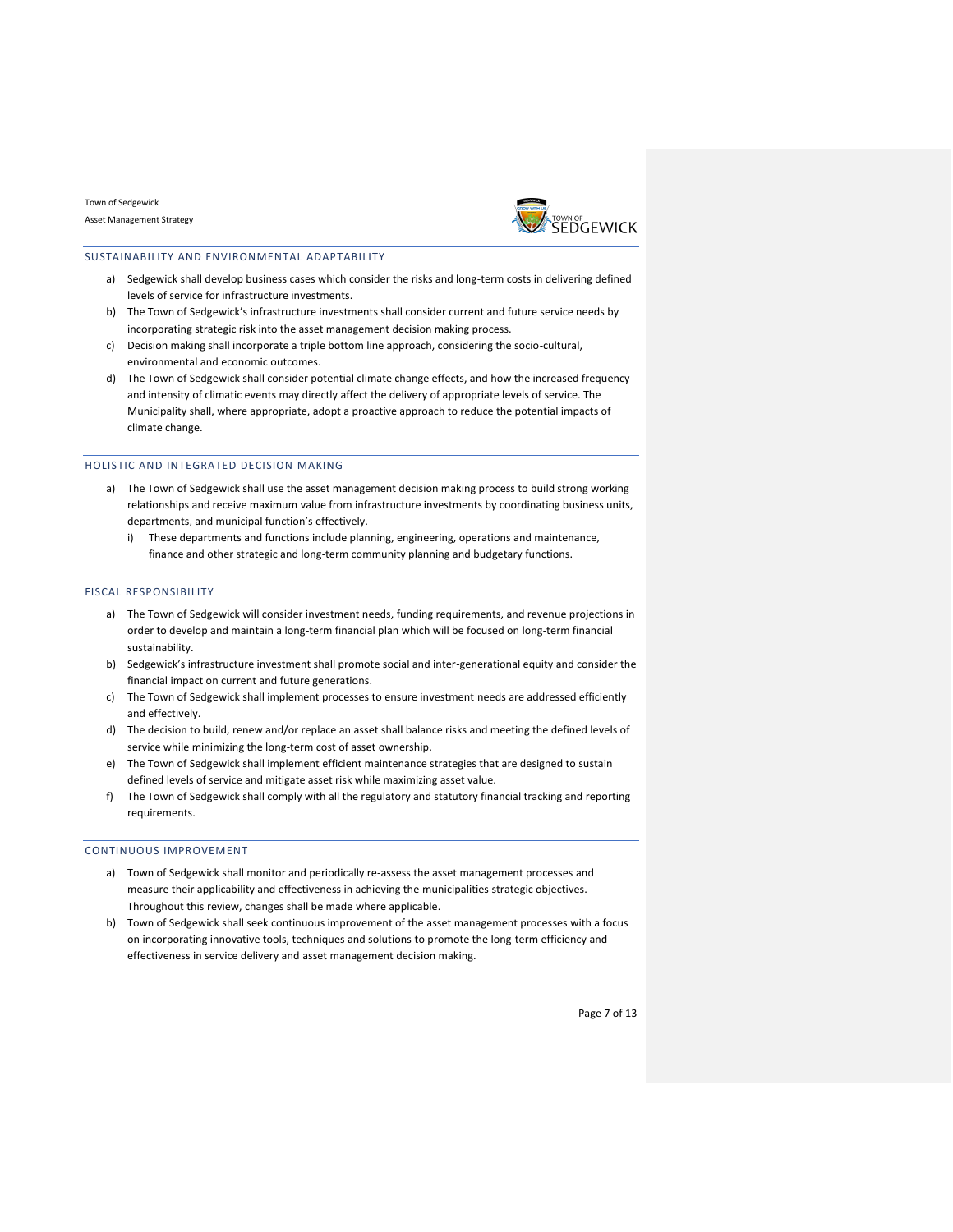Asset Management Strategy



c) The Town of Sedgewick shall assess the asset management competencies required to implement the asset management processes and provide the necessary education, training and support to relevant staff members.

## <span id="page-7-0"></span>ASSET MANAGEMENT OBJECTIVES AND PERFORMANCE TARGETS

The intent of this section is to outline the Asset Management Strategic Objectives for the Town of Sedgewick. Strategic Objectives were developed using recommendations from the Federation of Canadian Municipalities (Federation of Canadian Municipalities, 2018), Town of Sedgewick's AM Policy, and Sedgewick's 2018 Strategic Plan.



Asset management initiatives shall be measured periodically using performance targets. These performance targets may include:

- Ability to predict realistic projections of costs beyond the current 10-year capital plan
- The degree to which information from the asset management plan is incorporated into Sedgewick's longterm financial planning process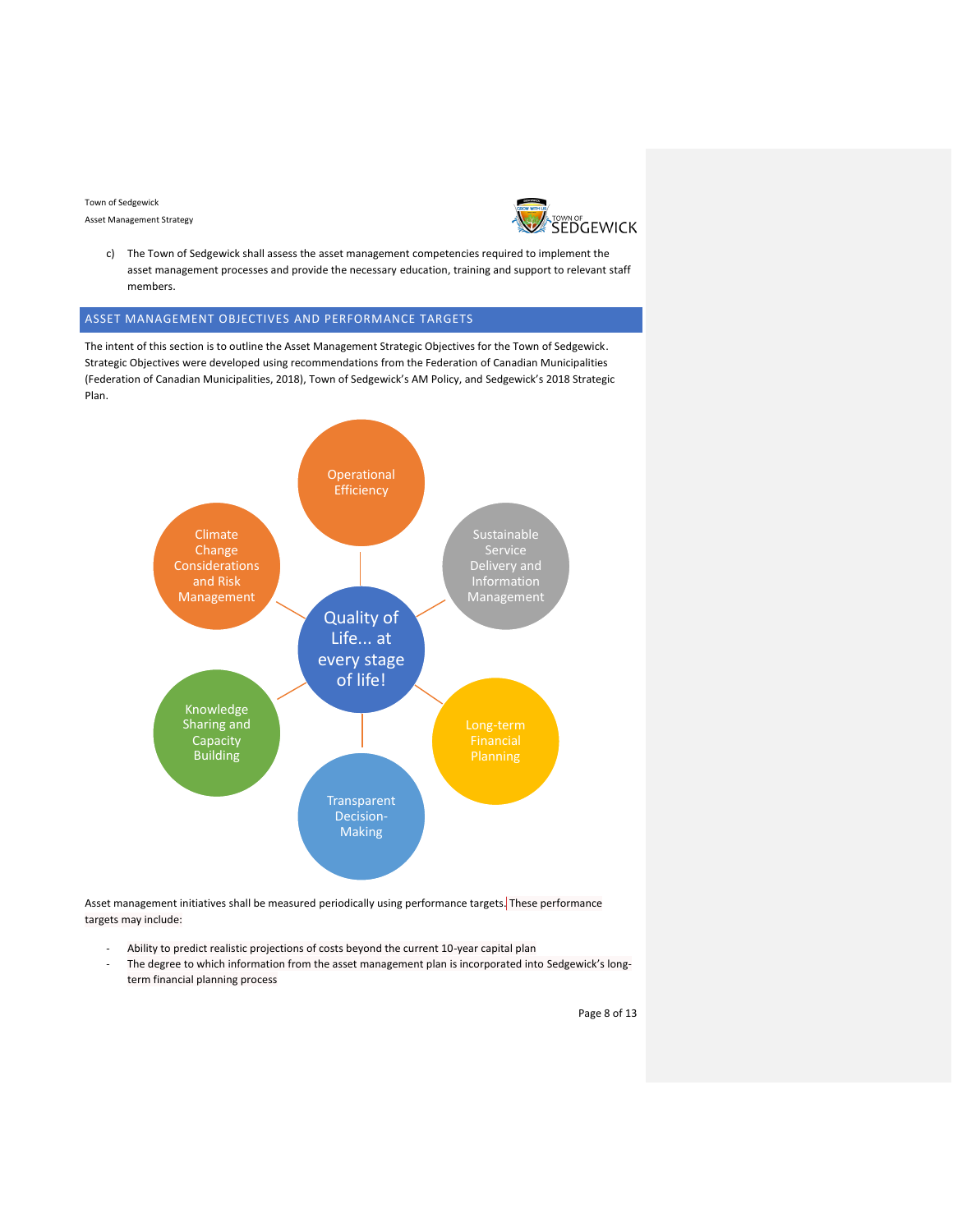Asset Management Strategy



- Number of levels of service infractions per annum, broken down by service type (road network, water network, etc.)
- Effectiveness and applicability of strategic objectives in meeting community values/needs
- Achieving an asset renewal funding ratio of 1.0

Performance targets will be added and/or adjusted in subsequent iterations of this AM Strategy.

## <span id="page-8-0"></span>KEY ASSET MANAGEMENT IMPROVEMENT INITIATIVES

Key asset management improvement initiatives are described below, separated into the relevant asset management strategic objective. These initiatives are undertaken to improve asset management decision making systems and processes in the Town of Sedgewick.

#### <span id="page-8-1"></span>OPERATIONAL EFFICIENCY:

- Develop Operation and Maintenance (O&M) Management Procedures for all services based on the determined levels of service
	- o Option: Refer to "Getting Started Toolkit User Guide" (Municipal Affairs Alberta, 2015)
- Track, monitor and document O&M activities
	- o Develop a system to track, monitor, and document activities

## <span id="page-8-2"></span>SUSTAINABLE SERVICE DELIVERY AND INFORMATION MANAGEMENT:

- Determine Levels of Service for all services
	- o Define and document Levels of Service
		- Consider current needs and trends in service delivery to prepare for future
		- Option: Refer to "Getting Started Toolkit User Guide" (Municipal Affairs Alberta, 2015) and the Federal Municipalities of Canada (FCM) "Asset Management Readiness Scale"
		- Review and update annually
		- o Engage the community periodically to understand service needs

#### <span id="page-8-3"></span>LONG-TERM FINANCIAL PLANNING:

- Prepare Asset Replacement Forecast (A.R.F)
	- o Based on age, condition, current replacement value and year installed or renewed
	- o Option: Refer to "Getting Started Toolkit User Guide" (Municipal Affairs Alberta, 2015)
- Meet PSAB 3150 requirements for depreciating assets. The Town of Sedgewick will have the following categories, thresholds, and estimated useful life.
	- o Tangible Capital Assets will be depreciated over its estimated useful life using the straight-line method
- Prepare Long-term Financial Plan based on Levels of Service, Risk and A.R.F.
	- o 5-year capital plan
	- o 3-year operation plan
	- o Update annually
- Prepare the annual budget based on the Long-term Financial Plan
	- o Assess service needs based on determined levels of service
		- o Determine required operational and capital needs based on the service needs

**Commented [MP1]:** Performance targets will largely be determined once the Levels of service are defined and understood. The ones in this section are examples to get Sedgewick started.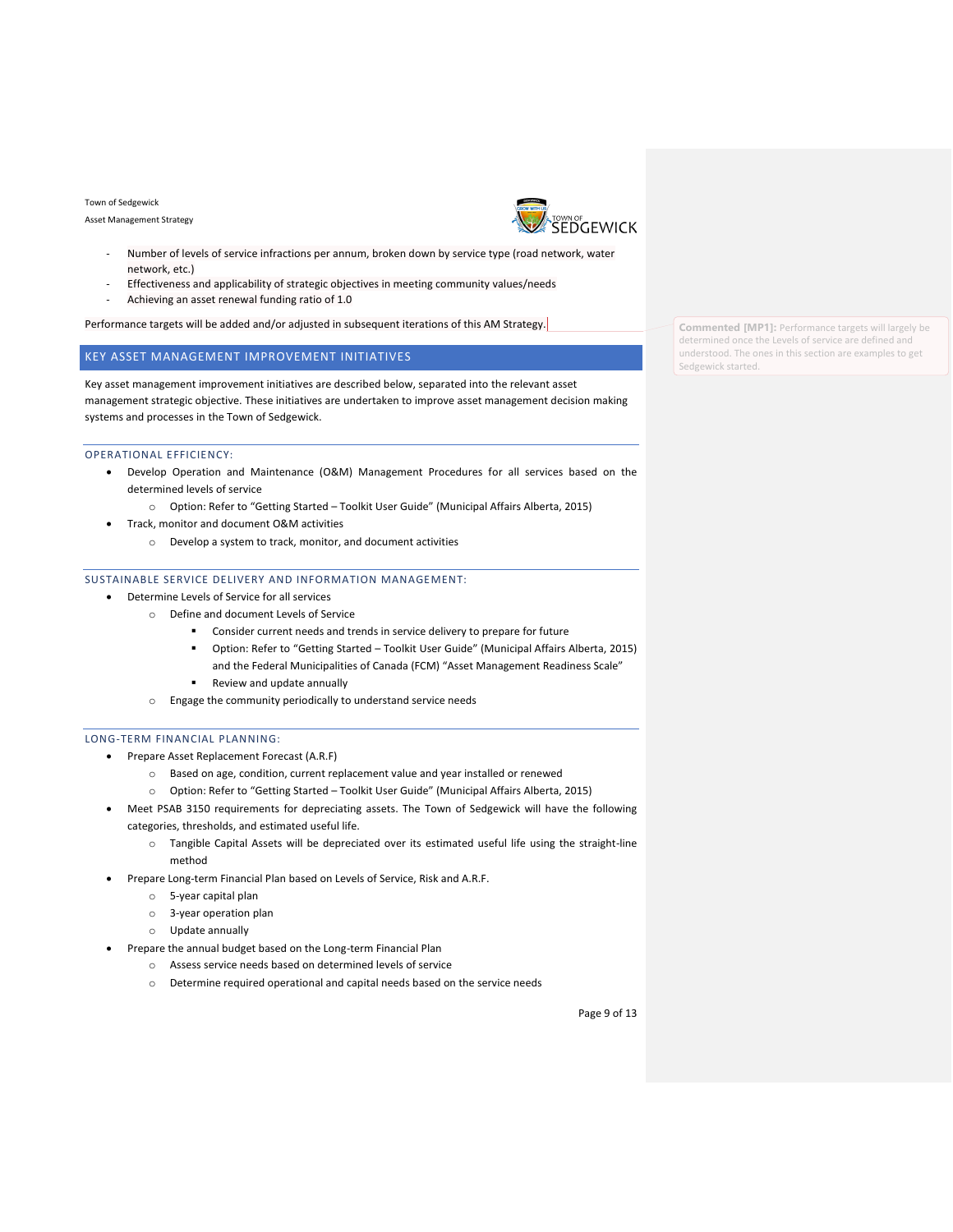Asset Management Strategy



- o Document trade-offs between risks, service and long-term costs for each decision
- **Notes:**

PSAB 3150 uses the historical cost of the asset and depreciates it over its useful life. The Asset Replacement Forecast uses the current replacement value of the asset and projects the year for replacing it based on the installed year and its useful life. It gives an overall picture of the current value of the municipality's infrastructure. Or in other words, how much would it cost Sedgewick in today's dollars to replace the municipality's entire infrastructure asset network. The following graphic is a visual depiction of the difference between PSAB 3150 and the A.R.F:



o The A.R.F can help with understanding where the highest value assets are and the associated age of the asset. This combined with understanding of the RM's service needs and risks can guide decisions in infrastructure investment.

- <span id="page-9-0"></span>TRANSPARENT DECISION-MAKING:
	- Develop Communication Plan
		- o Consider all stakeholders and multiple tools to share the information with.
		- o Include the cost of implementing the Communication Plan in your annual budget
		- o Consider an ongoing campaign of Educating, Engaging and Communicating with public. An educated public could provide better input and feedback for operations and decisions.
	- Include operational, financial, and risk updates as part of the regular reporting to Council and Community (as opposed to only reporting when there is an issue):
		- o Communicate the trade-offs between levels of service, risk and costs with your community

#### <span id="page-9-1"></span>KNOWLEDGE SHARING AND CAPACITY BUILDING:

- Form an Interdisciplinary Asset Management team
	- o Strive for representation from all departments
- Prepare and maintain an Asset Inventory
	- o Incorporate GIS into asset planning
	- o Maintain and update GIS according to your Data and Information Management Plan
- Prepare Data and Information Management Plan
	- o Refer to "Getting Started Toolkit User Guide" (Municipal Affairs Alberta, 2015) and FCM Asset Management Readiness Scale (Federation of Canadian Municipalities, 2018)
	- o Comply with financial reporting and documentation requirements of PSAB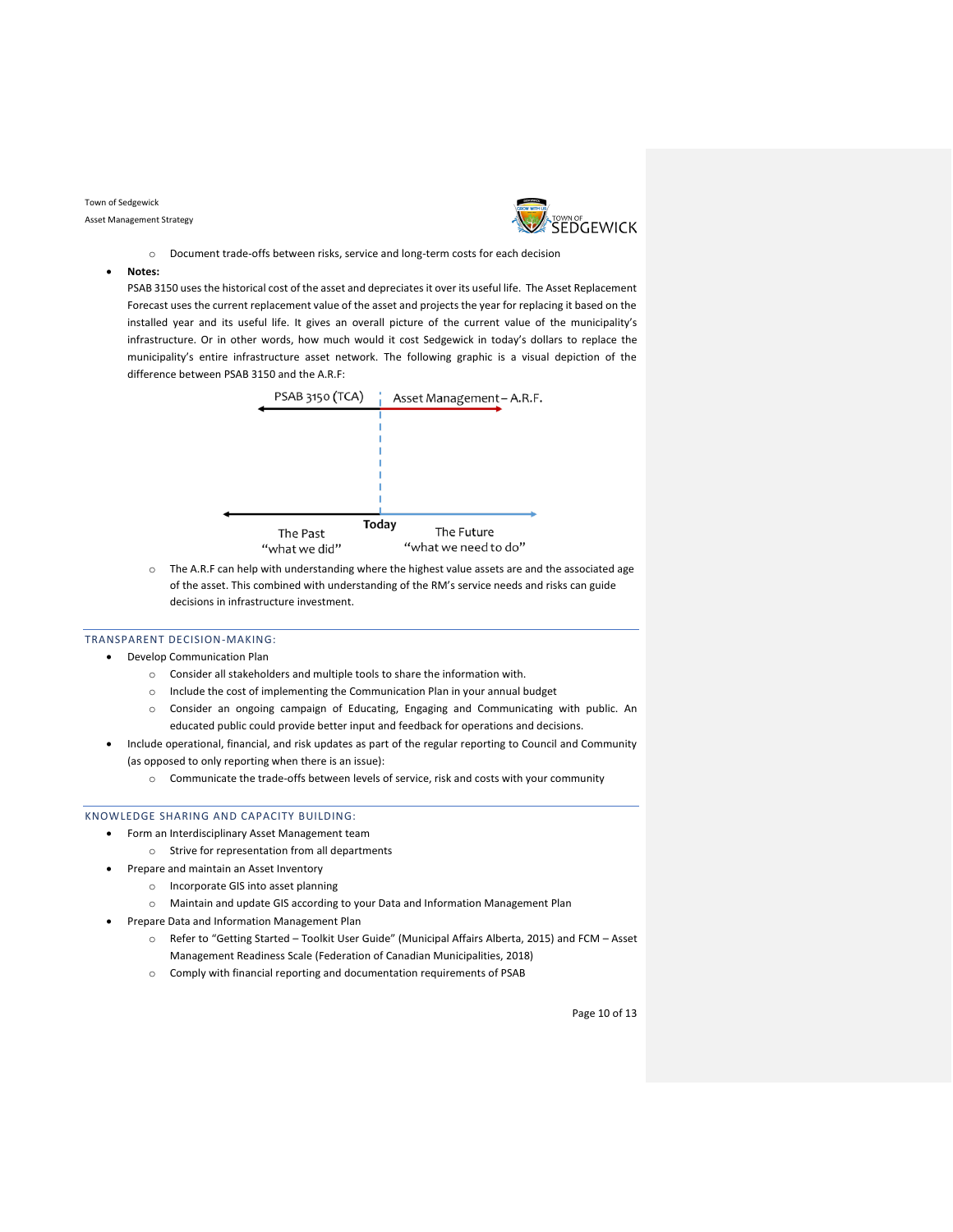Asset Management Strategy



- Cohort learning and regional collaboration
	- o Stay connected with asset management organizations such as Infrastructure Asset Management Alberta (IAMA), Rural Municipalities of Alberta (RMA), Canadian Network of Asset Managers (CNAM), and Federation of Canadian Municipalities (FCM)
	- o Share knowledge with other local governments
- Succession Planning
	- o Consider this in your strategic risk mitigation
	- o Provide asset management training for staff

## <span id="page-10-0"></span>CLIMATE CHANGE CONSIDERATIONS AND RISK MANAGEMENT:

- Prepare Risk Management and Mitigation Plan for all services
	- $\circ$  Consider climate change adaptation and mitigation in your risk management plan
	- o Consider Asset Risks and Strategic Risks
	- o Engage Council and the community to determine the acceptable level of risk tolerance
	- o Review and update annually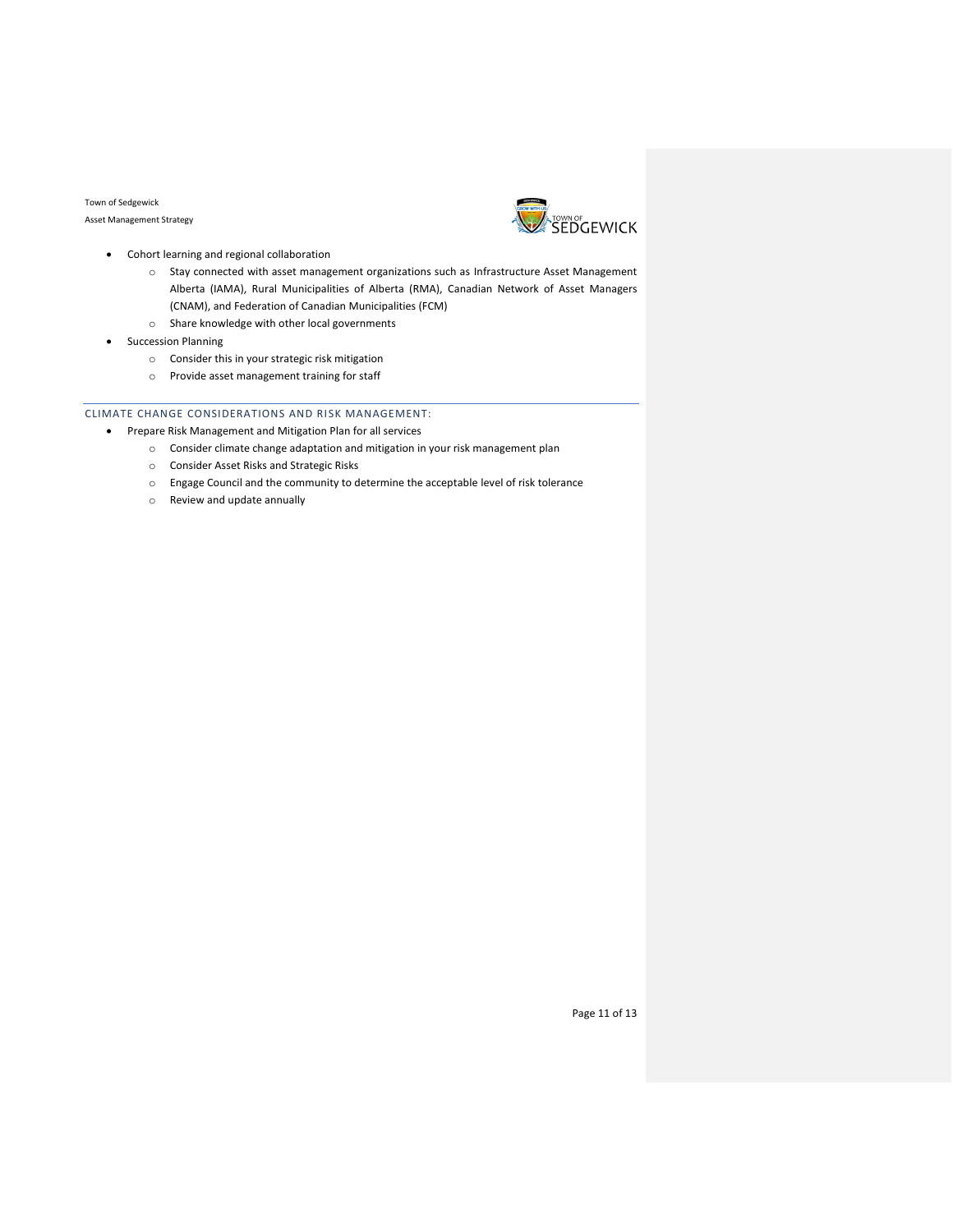

## <span id="page-11-0"></span>ASSET MANAGEMENT ROLES AND RESPONSIBILITIES

The AM Policy for Sedgewick outlined the relevant roles and responsibilities for the Chief Administration Office (CAO), Council, Asset Management Steering Committee, Department Managers, and Finance Lead. The CAO is tasked with setting a high-level vision (with Council's objectives in perspective) and ensure that all relevant roles are achieving set deadlines. Due to Sedgewick's smaller population and staff, some members may play multiple roles within the governance structure. Knowing this, it is important to set realistic deadlines and expectations for staff. For more information on the roles and responsibilities for the key asset management personnel refer to the Town of Sedgewick's approved Asset Management Policy.

## <span id="page-11-1"></span>HOW TO MONITOR AND IMPROVE ASSET MANAGEMENT

Asset management is a continuous process and as such the strategic objectives, initiatives, and performance targets will have to be re-visited as priorities within the municipality change. In order to continuously improve it is necessary for the municipality to review the Asset Management Strategy and adjust where appropriate. The Asset Management Strategy and its outcomes will be evaluated by the CAO every three to four years. Evaluations will review performance indicators to assess the effectiveness of the Asset Management Strategy. If required, a roadmap will be developed to prioritize and resource short-term, mid-term, and long-term asset management initiatives. Revisions to this document will be made and tracked by the CAO.